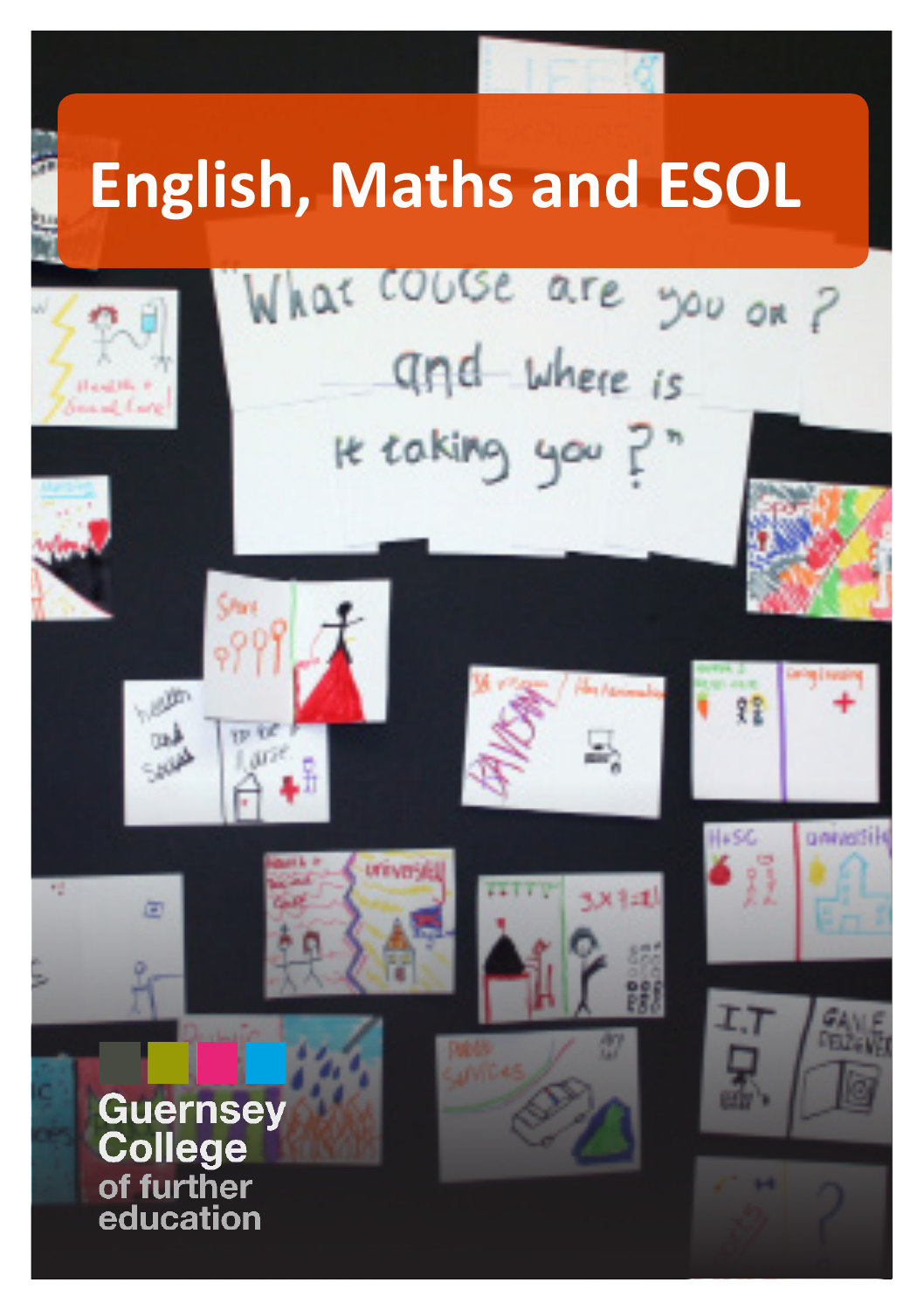# **English, Maths and ESOL**

## **Full-time students**

Alongside their vocational programme, full-time students who have not yet achieved a GCSE grade C/4 in English Language or mathematics undertake an Edexcel English and Mathematics Functional Skills qualification at Level 1 or Level 2 or study for a Cambridge iGCSE in English Language and an Edexcel iGCSE in Mathematics. All students will undertake an initial and diagnostic assessment and be given support, advice and guidance from qualified and experienced lecturers to determine the correct level and programme of study.

#### **Part-time students**

We offer evening classes for part-time students. These take place at our Les Ozouets campus from 6.30pm – 8.30pm on a Wednesday (English) and Thursday (maths). All students will undertake an initial and diagnostic assessment and be given support, advice and guidance from qualified and experienced lecturers to determine the correct level and programme of study. The examinations for the Functional Skills English and Mathematics Level 1 and 2 and the Cambridge iGCSE English Language and Edexcel iGCSE Mathematics qualifications are the same as those for our full-time students.

### **Course outline**

The delivery of these qualifications is an essential part of each student's programme of study and is built into their timetable. Students who undertake a Functional Skills qualification at Level 1 or Level 2 will receive one hour and forty-five minutes tuition each week for each subject. Students who undertake an iGCSE will receive three and a half hours tuition each week for each subject.



### **Progression opportunities**

Aside from working towards securing the skills that will support the achievement of their qualification in their chosen English and mathematics qualification, the skills that the student develops will support their learning in their vocational programme. Achievement of a grade C/4 in their iGCSE or Level 2 Functional Skills qualification will form part of the entry requirement for progression onto other courses in the College, for university entrance or higher education study, or securing work at the end of their vocational programme.



## **ESOL (English for speakers of other languages)**

ESOL classes at our Les Ozouets campus range from Beginners to Advanced, but can vary depending on numbers. If there is sufficient demand, we also offer daytime classes.

The College provides assessments for people seeking to work and live in Guernsey. We also liaise with the British Council to run the IELTS B1 Life Skills exam along with the Life in the UK test, both of which are required for citizenship.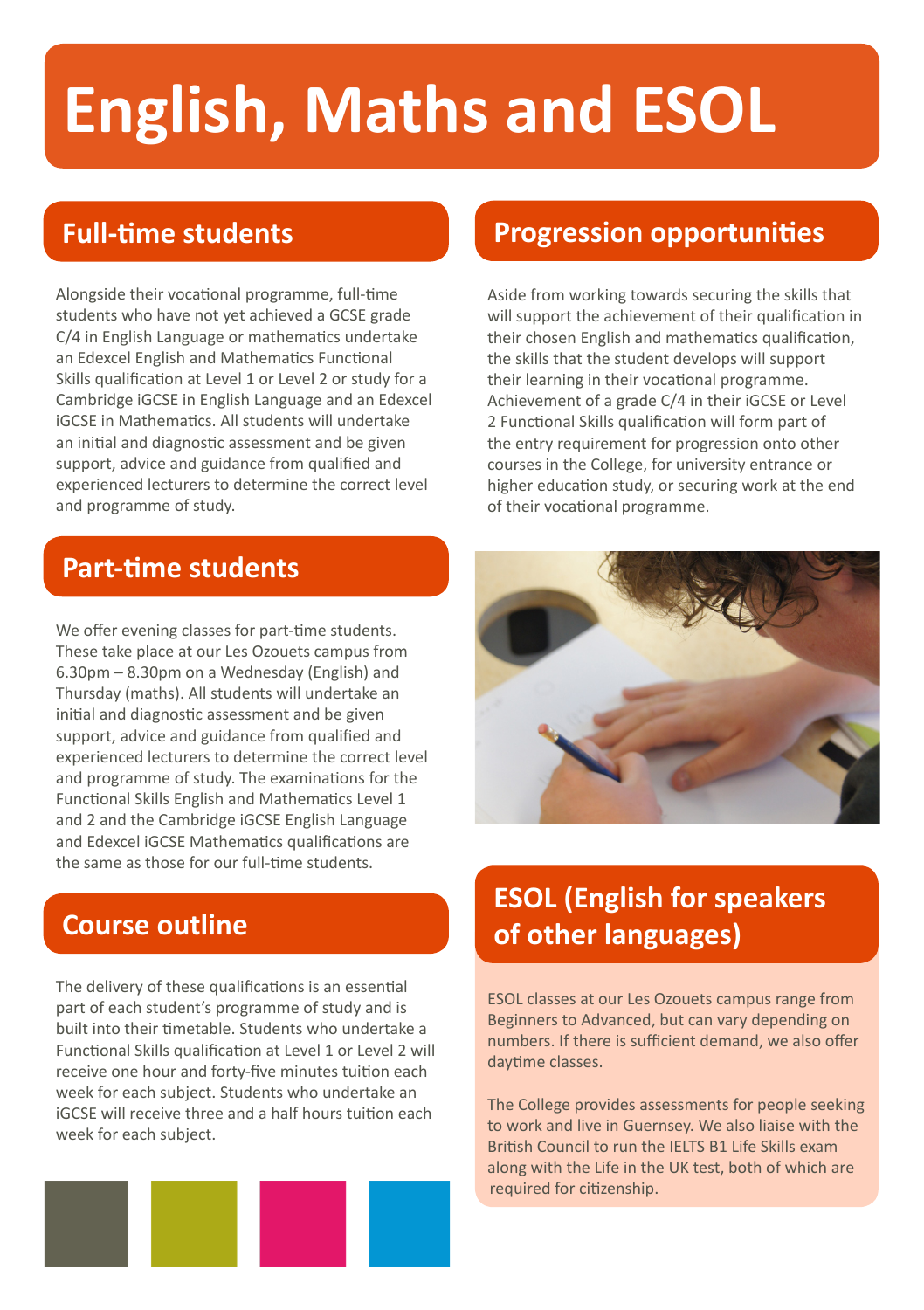### **Functional skills English**

The aims of these qualifications are to develop student understanding and skills in:

- Speaking, listening and communication make a range of contributions to discussions in a range of contexts, including those that are unfamiliar, and make effective presentations.
- Reading select, read, understand and compare texts and use them to gather information, ideas, arguments and opinions.
- Writing write a range of texts, including extended written documents communication information, ideas and opinions, effectively and persuasively.

#### **Assessment Method**

At both Level 1 and Level 2, the students undertake two external exams (paper-based or online) in Reading and Writing and complete two internal assessments for Speaking and Listening.

#### **Functional skills maths**

The qualification is designed to:

- Develop the student's ability to represent situations using mathematics.
- Analyse calculations and solve problems.
- Interpret mathematics to explain situations.

#### **Assessment Method**

Students are assessed in a single, external test, either paper-based or online.

## **GCSE English language**

The Edexcel GCSE English Language qualification enables students to:

- Understand and respond to what they hear, read and experience.
- Communicate accurately, appropriately, confidently and effectively.
- Enjoy and appreciate a variety of language.
- Work with information and ideas in other areas of study, for example, by developing skills of analysis, synthesis and the drawing of inferences.

#### **Assessment Method**

Students are assessed in May by two external exams.

## **iGCSE maths**

The Edexcel International GCSE in Mathematics (Specification A) qualification enables students to:

- Develop their knowledge and understanding of mathematical concepts and techniques.
- Expand their mathematical skills for further study in the subject or related areas.
- Enjoy using and applying mathematical techniques and concepts, and become confident in using mathematics to solve problems.
- Appreciate the importance of mathematics in society, employment and study.

#### **Assessment Method**

Students are assessed in either January or June by two calculator papers, each lasting two hours. Mathematics teaching has an emphasis on activity based learning and student participation.